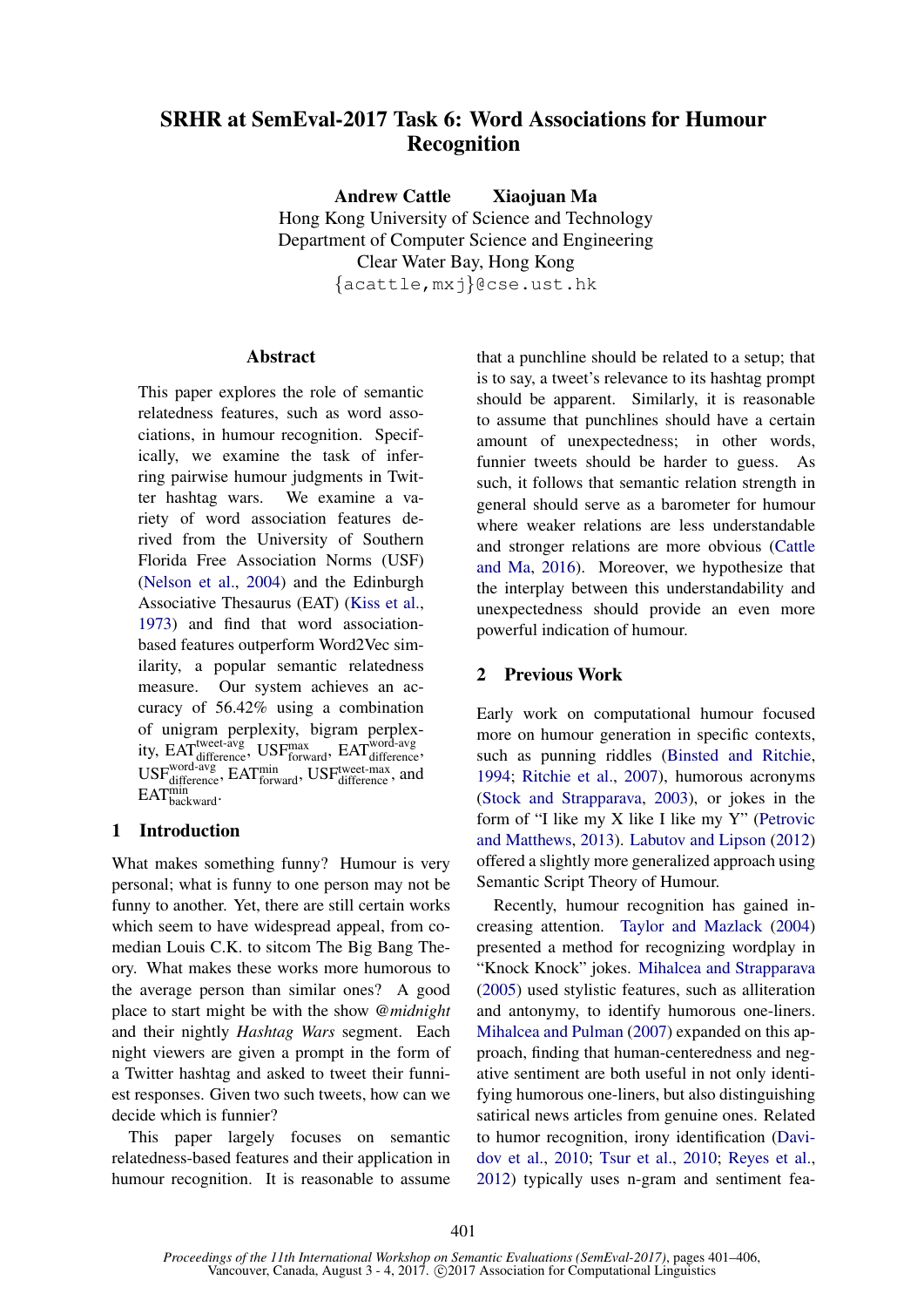tures to distinguish ironic from non-ironic tweets.

Shahaf et al. (2015) and Radev et al. (2016) examine humour recognition as a ranking task. Both works aim to identify the funnier of a pair of cartoon captions taken from submissions to The New Yorker's Cartoon Caption Contest<sup>1</sup>. Each week, New Yorker readers are presented "a cartoon in need of a caption" and encouraged to submit their own humorous suggestions. Shahaf et al. (2015) found that simpler grammatical structures, less reliance on proper nouns, and shorter joke phrases all lead to funnier captions. Radev et al. (2016) showed that in addition to human-centeredness and sentiment, high LexRank score was a strong indication of humour, where LexRank is a graphbased text summarization technique introduced in Erkan and Radev (2004).

Cattle and Ma (2016) noted that cartoon caption contests and hashtag wars are very similar in that they both involve short, humorous texts written as a response to an external stimulus. Furthermore, Cattle and Ma (2016) explored the role of semantic relatedness between setups and punchlines in perceived humour and found USF Free Association Norm- (Nelson et al., 2004) and Normalized Google Distance-based features (Cilibrasi and Vitanyi, 2007) to be useful in identifying funnier tweets. However, the results of Cattle and Ma (2016) were based on a small dataset of only four hashtag prompts, inferred humour judgments from Twitter likes and retweets, and relied on human annotations to identify both setups and punchlines.

### 3 System Definition

#### 3.1 Dataset

We performed all training and testing on the dataset introduced in Potash et al. (2017) specifically for this task. The dataset consists of response tweets to 112 hashtags created by @midnight. The tweets are separated into files according to their respective hashtags, each hashtag file containing an average of 114 tweets. Each tweet includes a label specifying whether it was deemed to be funniest, in the top ten, or neither for that particular hashtag according to the @midnight staff. Potash et al. (2017) further divides the hashtags into three sets: Trial, Training, and Evaluation containing five, 101, and six hashtags, respectively.

#### 3.2 Preprocessing and Baseline Features

Before feature extraction, tweets went through a preprocessing procedure. Each tweet was lowercased and then tokenized and POS tagged using Tweet NLP (Gimpel et al., 2011; Owoputi et al., 2013). English stop words were removed along with any punctuation, discourse markers (e.g. "RT"), interjections, emoticons, and URLs according to Tweet NLP's POS tags. Furthermore, prepositions, postpositions, subordinating conjunctions, coordinating conjunctions, verb particles, and predeterminers were also removed as these tended to be closed-class words (Gimpel et al., 2011) which do not affect the word-level semantic relationships this paper focuses on. Any references to the *@midnight* Twitter account or the relevant hashtag prompt were also removed. Each hashtag prompt was tokenized according to the hashtag segmentations included with the dataset. English stop words were removed along with any single digit numbers and the words "in" and "words". This was to omit the collocation "in # words", a common type of hashtag prompt, which does not affect semantic meaning.

Following the model of Shahaf et al. (2015), unigram and bigram bag-of-words features were extracted for each tweet. Furthermore, both unigram and bigram perplexities were calculated based on a simple language model created using n-gram counts from the Rovereto Twitter N-Gram Corpus (Herdağdelen, 2013). For simplicity, our language model uses add-one smoothing, although we intend to explore more complex smoothing techniques in future works. These features were intended to serve as a baseline for semantic relatedness-based features.

#### 3.3 Semantic Relatedness Features

The results of Cattle and Ma (2016) suggest that University of Southern Florida Free Association Norm-based features are useful in humour recognition. Given two words, *A* and *B*, the USF Free Association Norms (USF) report the *forward strength*, i.e. proportion of participants who, when given word *A*, produce word *B* as their first reaction (Nelson et al., 2004). The USF dataset was represented as a graph where each node *U* referred to a word in the vocabulary and each edge from *U* to *V* had a weight proportional to the negative log of the forward strength form word *U* to word *V*. By representing the forward strengths as their

<sup>1</sup> http://contest.newyorker.com/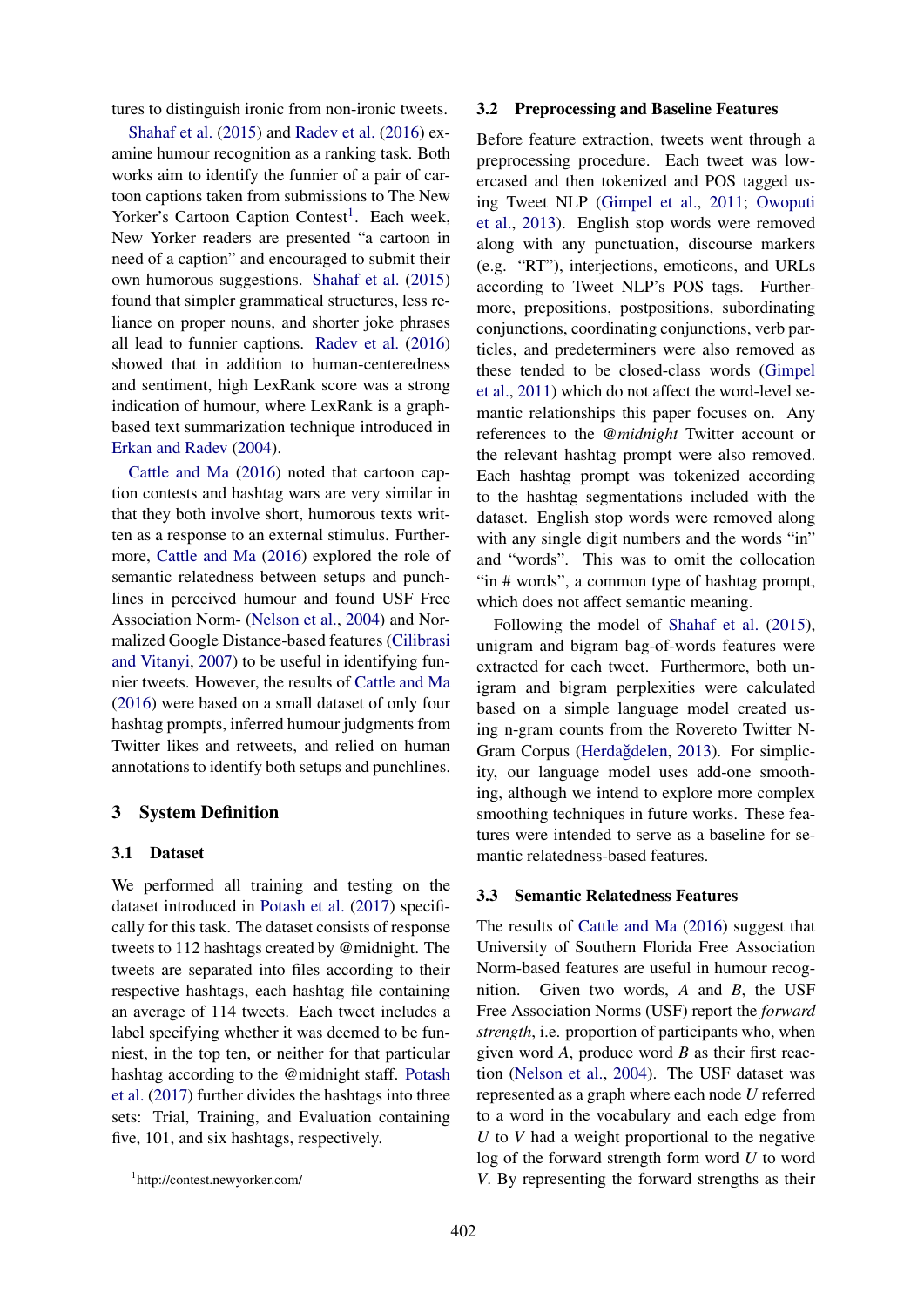negative logs, finding the shortest path between two nodes using Dijkstra's Algorithm is equivalent to finding the path with the maximal product of forward strengths. Using this information we can easily estimate the forward strength between any two words in the USF vocabulary.

Word association is unidirectional; given the word "beer" a participant might say "glass" but given "glass" they might not say "beer" (Ma, 2013). Thus, we collect both  $\text{USF}_{\text{forward}}$ , representing how strongly the words in the hashtag prompt are associated with the words in the tweet's content, and USF<sub>backward</sub>, representing how strongly the tweet's content is associated with the hashtag. These can be roughly interpreted as how easy a punchline is to guess given only the setup and how easy a punchline is to understand in context, respectively. Unlike Cattle and Ma (2016), which used human annotations to limit their scope to only punch words, we consider all hashtag-word/tweet-word pairs. We record the maximum, minimum, and average values for each feature across all such pairs.

Since we expect tweets which are relatively unexpected, i.e. low  $\text{USF}_{\text{forward}}$ , but also relatively easy to understand, i.e. high  $\text{USF}_{\text{backward}}$ , to be deemed funnier, we also collect USF<sub>difference</sub>, the difference between the two values.  $\text{USF}_{\text{difference}}$ is calculated both at word-level, e.g. USFword-max refers to the maximal difference for a single word, and tweet-level, e.g. USF<sup>tweet-max</sup> refers to the difference between  $\text{USF}_{\text{forward}}^{\text{max}}$  and  $\text{USF}_{\text{backward}}^{\text{max}}$ .

In addition to USF association-based features, we also extract an identical set of features in the same manner but using the association strengths reported in the Edinburgh Associative Thesaurus (EAT) (Kiss et al., 1973).

To test the effectiveness of association-based features, we also collected the maximum, minimum, and average Word2Vec (Mikolov et al., 2013) cosine similarities across all hashtagword/tweet-word pairs to serve as a semanticfeature baseline. We used Google's pre-trained Word2Vec embeddings<sup>2</sup>.

### 3.4 Classifier

Features were extracted for each tweet following the methodology presented in the previous sections. Next, for each hashtag, tweet pairs were generated such that the two tweets had different

humour judgment labels, i.e. one of the tweets is judged funnier according to the gold standard ratings. Each tweet pair then became two ordered training examples; one where the funnier of the two tweets was on the left and one where the funnier tweet was on the right, with appropriate training labels. For each training example, the left tweet's feature vector was concatenated with that of the right tweet's as well as the difference between the two. These training vectors were then used to train a Random Forest Classifier using scikit-learn<sup>3</sup>, a popular Python machine learning library, using default settings and 100 estimators.

## 4 Results and Discussion

Feature selection experiments were performed using Training data for training and Trial data as a validation set to identify the best performing features. Using these features, we trained a new classifier on a combination of Training and Trial data and evaluated its performance on Evaluation data. The results in Table 1 show that the highest performing features in the validation test were EAT<sup>tweet-avg</sup> difference, USF<sub>forward</sub>, EAT<sub>difference</sub>, USF<sub>difference</sub>, EAT<sub>forward</sub>, USF<sub>difference</sub>, and EAT<sup>min</sup> The results using only these features are reported as Best Features. We also evaluated the performance of two more feature combinations: best features plus perplexity and n-gram features, as Best Features+, and best feature plus perplexity features only, as Best Features+ (no n-gram).

Interestingly, although n-gram features on their own performed no better than chance in both validation and evaluation tests, their addition to the Best Features resulted in a large 8% point gain in validation tests compared to the same features minus n-grams (p=0.02 for paired t-test on filelevel accuracies). However, their addition resulted in a drop in performance in evaluation tests, although this result was not statistically significant. Considering the dataset contains under 13,000 unique tweets, this extreme variation in performance might be due to n-gram features overfitting on the small dataset. By comparison, Shahaf et al. (2015) found n-grams alone offered a 55% accuracy on the similar task of selecting the funnier of two cartoon captions but their dataset contained over four times as many unique documents.

Another problem facing n-gram features is that

<sup>&</sup>lt;sup>2</sup>https://code.google.com/archive/p/word2vec/

<sup>3</sup> http://scikit-learn.org/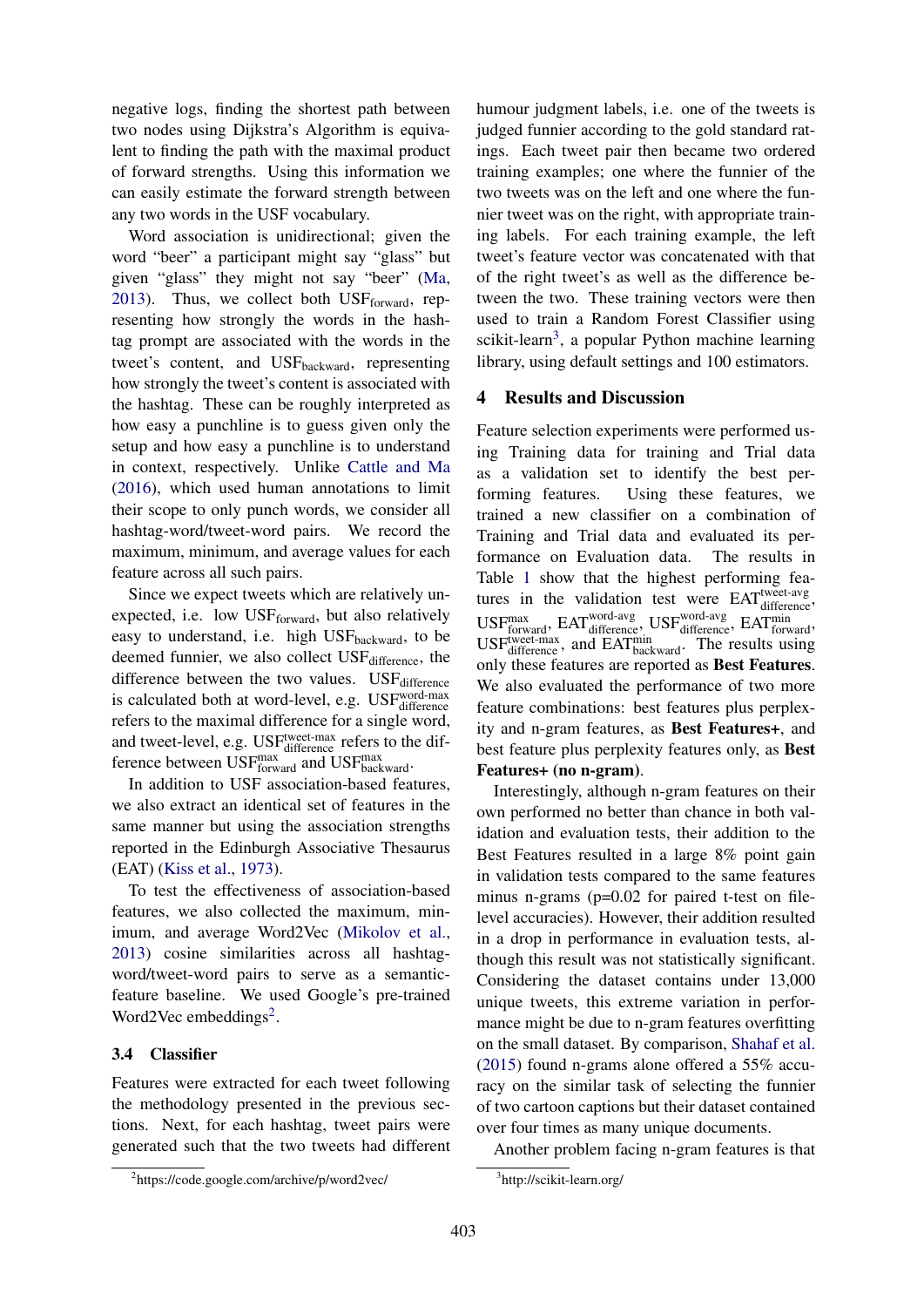| <b>Features</b>      |                                                         | Accuracy % |            |
|----------------------|---------------------------------------------------------|------------|------------|
|                      |                                                         | Trial      | Evaluation |
| baseline             | n-grams                                                 | 50.42      | 50.20      |
|                      | unigram perplexity                                      | 53.05      | 50.27      |
|                      | bigram perplexity                                       | 54.29      | 53.78      |
|                      | Word2Vec Sim                                            | 50.72      | 50.76      |
| <b>Best Features</b> | EATWeet-avg<br>lifference                               | 57.40      | 46.54      |
|                      | $\mathrm{USF}_{\mathrm{forward}}^{\mathrm{max}}$        | 55.15      | 48.33      |
|                      | $EAT^{\text{word-avg}}$<br>difference                   | 54.80      | 46.18      |
|                      | $\mathbf{USF}^\text{word-avg}_\text{max}$<br>difference | 54.80      | 51.63      |
|                      | $EAT^{min}_{forward}$                                   | 53.84      | 47.29      |
|                      | $USFxtwect-max$<br>difference                           | 52.44      | 50.58      |
|                      | EAT <sub>backward</sub>                                 | 51.94      | 44.33      |
|                      | <b>Best Features</b>                                    | 53.42      | 52.40      |
|                      | <b>Best Features+</b>                                   | 61.51      | 53.72      |
|                      | <b>Best Features+</b> (no n-gram)                       | 53.39      | 56.42      |

Table 1: Accuracy by feature on Trial and Evaluation data

compared to cartoon captions, hashtag wars have a higher incidence of novel word-forms, typically in service of a pun, which occur only a few times for a particular hashtag prompt and never again. E.g. "HELLMFAO. #SpookyBands @midnight", or "Purrassic Park #CatBooks @Midnight". Simple n-gram models, such as the one used in this paper, are ill-equipped to deal with these types of out-of-vocabulary words.

Compared to Word2Vec, association-based features proved more discerning. One possible explanation for this is that word association is a more flexible relatedness measure than similarity. It is hard to find examples of similar concepts which are not also associated, but easy to find examples of associated concepts which are not similar. E.g. "red" and "green" would be similar in that they are both colours and associated in that they appear together at Christmas. However, "green" and "grass" are associated in that grass is green but the two words are very different.

Another possible explanation is that word associations are unidirectional while most similarity or distance metrics are not. The fact that four of the top seven best features are some variation of association difference seems to support our hypothesis that the interplay between a joke's unexpectedness and its understandability serves as a useful indication of humour.

Cattle and Ma (2016) noted that their USF performance was hurt by a lack of coverage. This seems to be the case for us as well. Less than 65% of tweets contained a valid USFforward strength, with valid USFbackward and USFdifference strengths appearing in only 70% and less than 60%, respectively. By comparison, almost 95% of tweets contained a valid Word2Vec similarity. EAT showed slightly better coverage with valid  $EAT_{forward}$  and EATbackward strengths each appearing in almost 75% of tweets and EAT difference appearing in just under 70%. This may explain why EAT features outperformed USF in the validation tests. This was expected given that EAT contains twice as many words as USF and four times as many edges.

In order to avoid using human annotations, such as those in Cattle and Ma (2016), USF, EAT, and Word2Vec features were calculated across all hashtag-word/tweet-word pairs. Even though the bag-of-words was heavily filtered by POS to leave only words which carry more word-level semantic meaning, this is a shotgun-like approach which likely added noise to the data. This may explain why only two of the top seven word association features use min values. The punchline makes up only a small part of the tweet and it is expected that the remainder would not show any strong associations. Some kind of automatic punchline identification would help in this respect but may exacerbate the aforementioned coverage issue faced by USF and EAT.

# 5 Conclusion and Future Work

Humour recognition in general is a very difficult task and humour recognition in hashtag wars is no exception. The majority of features tested performed only slightly better than chance if better than chance at all. Our optimal result was only a 56.42% accuracy on Evaluation data and was obtained using only the features unigram perplexity, bigram perplexity, EAT<sup>tweet-avg</sup> USF<sub>forward</sub>, EAT<sub>difference</sub>, USF<sub>difference</sub>, EAT<sub>forward</sub>, USF<sub>difference</sub>, and EAT<sup>min</sup><sub>backward</sub>. Although our accuracy is fairly low we believe semantic relatedness features, and word association-based features in particular, are worthy of further study.

Our system could be improved by using automatic punchline detection to cut down on the noise in our word association features. Furthermore, a larger vocabulary or even the ability to automatically infer association strength would increase the usefulness of word association features. Finally, a larger dataset may be needed to rule out the efficacy of n-gram features.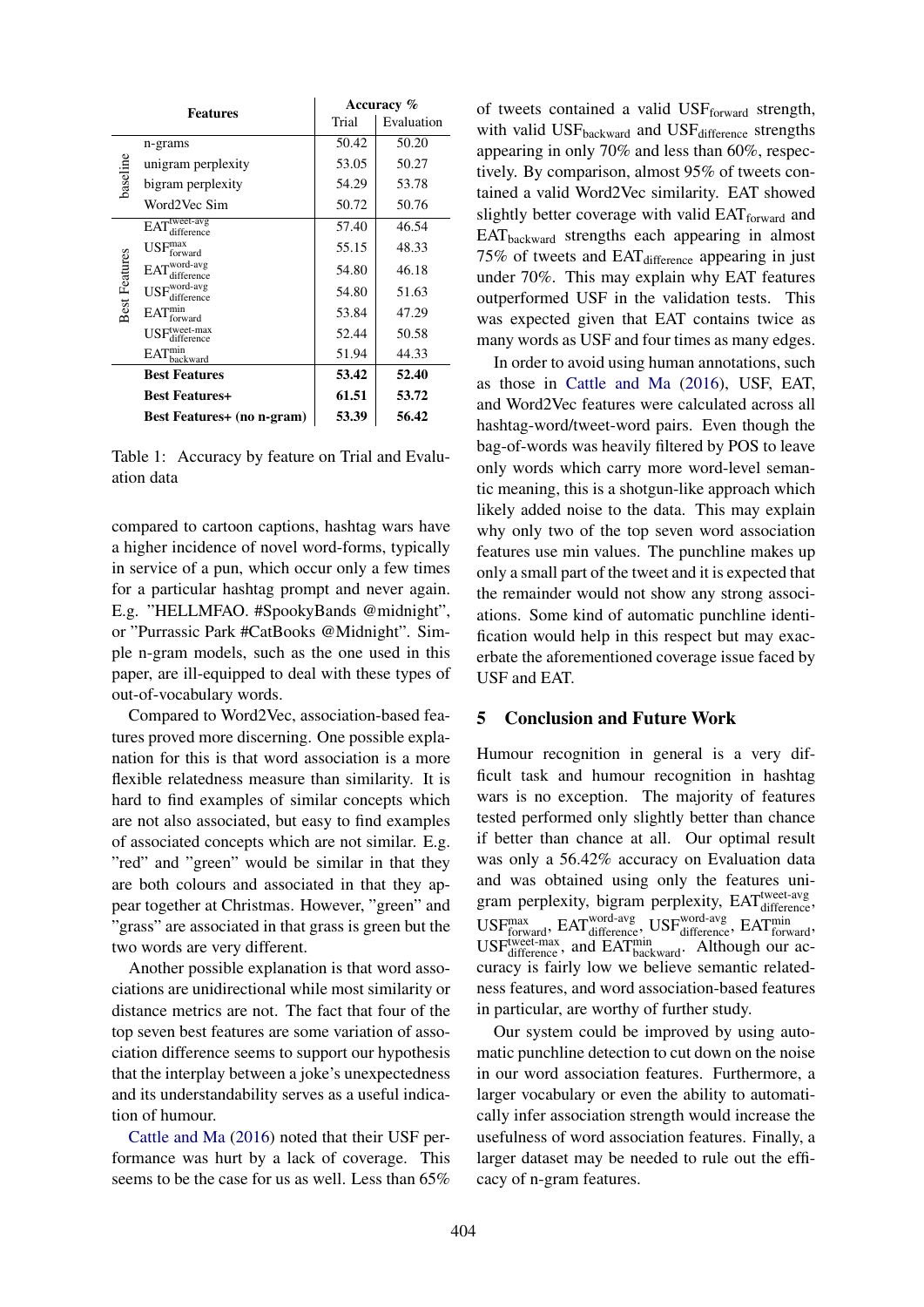#### References

- Kim Binsted and Graeme Ritchie. 1994. An implemented model of punning riddles. In *Proceedings of the Twelfth AAAI National Conference on Artificial Intelligence*. AAAI Press, pages 633–638.
- Andrew Cattle and Xiaojuan Ma. 2016. Effects of semantic relatedness between setups and punchlines in twitter hashtag games. *PEOPLES 2016* page 70.
- Rudi L Cilibrasi and Paul MB Vitanyi. 2007. The google similarity distance. *IEEE Transactions on knowledge and data engineering* 19(3).
- Dmitry Davidov, Oren Tsur, and Ari Rappoport. 2010. Semi-supervised recognition of sarcastic sentences in twitter and amazon. In *Proceedings of the fourteenth conference on computational natural language learning*. Association for Computational Linguistics, pages 107–116.
- Günes Erkan and Dragomir R Radev. 2004. Lexrank: Graph-based lexical centrality as salience in text summarization. *Journal of Artificial Intelligence Research* 22:457–479.
- Kevin Gimpel, Nathan Schneider, Brendan O'Connor, Dipanjan Das, Daniel Mills, Jacob Eisenstein, Michael Heilman, Dani Yogatama, Jeffrey Flanigan, and Noah A Smith. 2011. Part-of-speech tagging for twitter: Annotation, features, and experiments. In *Proceedings of the 49th Annual Meeting of the Association for Computational Linguistics: Human Language Technologies: short papers-Volume 2*. Association for Computational Linguistics, pages 42– 47.
- Amac Herdağdelen. 2013. Twitter n-gram corpus with demographic metadata. *Language resources and evaluation* 47(4):1127–1147.
- George R Kiss, Christine Armstrong, Robert Milroy, and James Piper. 1973. An associative thesaurus of english and its computer analysis. *The computer and literary studies* pages 153–165.
- Igor Labutov and Hod Lipson. 2012. Humor as circuits in semantic networks. In *Proceedings of the 50th Annual Meeting of the Association for Computational Linguistics: Short Papers-Volume 2*. Association for Computational Linguistics, pages 150– 155.
- Xiaojuan Ma. 2013. Evocation: analyzing and propagating a semantic link based on free word association. *Language resources and evaluation* 47(3):819–837.
- Rada Mihalcea and Stephen Pulman. 2007. Characterizing humour: An exploration of features in humorous texts. In *International Conference on Intelligent Text Processing and Computational Linguistics*. Springer, pages 337–347.
- Rada Mihalcea and Carlo Strapparava. 2005. Making computers laugh: Investigations in automatic humor recognition. In *Proceedings of the Conference on Human Language Technology and Empirical Methods in Natural Language Processing*. Association for Computational Linguistics, pages 531–538.
- Tomas Mikolov, Ilya Sutskever, Kai Chen, Greg S Corrado, and Jeff Dean. 2013. Distributed representations of words and phrases and their compositionality. In *Advances in neural information processing systems*. pages 3111–3119.
- Douglas L Nelson, Cathy L McEvoy, and Thomas A Schreiber. 2004. The university of south florida free association, rhyme, and word fragment norms. *Behavior Research Methods, Instruments, & Computers* 36(3):402–407.
- Olutobi Owoputi, Brendan O'Connor, Chris Dyer, Kevin Gimpel, Nathan Schneider, and Noah A Smith. 2013. Improved part-of-speech tagging for online conversational text with word clusters. Association for Computational Linguistics.
- Sasa Petrovic and David Matthews. 2013. Unsupervised joke generation from big data. In *ACL (2)*. Citeseer, pages 228–232.
- Peter Potash, Alexey Romanov, and Anna Rumshisky. 2017. Semeval-2017 task 6: #hashtagwars: Learning a sense of humor. In *Proceedings of the 11th International Workshop on Semantic Evaluation (SemEval-2017)*. Association for Computational Linguistics, Vancouver, Canada, pages 49–57. http://www.aclweb.org/anthology/S17-2004.
- Dragomir Radev, Amanda Stent, Joel Tetreault, Aasish Pappu, Aikaterini Iliakopoulou, Agustin Chanfreau, Paloma de Juan, Jordi Vallmitjana, Alejandro Jaimes, Rahul Jha, and Robert Mankoff. 2016. Humor in collective discourse: Unsupervised funniness detection in the new yorker cartoon caption contest. In Nicoletta Calzolari (Conference Chair), Khalid Choukri, Thierry Declerck, Sara Goggi, Marko Grobelnik, Bente Maegaard, Joseph Mariani, Helene Mazo, Asuncion Moreno, Jan Odijk, and Stelios Piperidis, editors, *Proceedings of the Tenth International Conference on Language Resources and Evaluation (LREC 2016)*. European Language Resources Association (ELRA), Paris, France.
- Antonio Reyes, Paolo Rosso, and Davide Buscaldi. 2012. From humor recognition to irony detection: The figurative language of social media. *Data & Knowledge Engineering* 74:1–12.
- Graeme Ritchie, Ruli Manurung, Helen Pain, Annalu Waller, Rolf Black, and Dave OMara. 2007. A practical application of computational humour. In *Proceedings of the 4th International Joint Conference on Computational Creativity*. pages 91–98.
- Dafna Shahaf, Eric Horvitz, and Robert Mankoff. 2015. Inside jokes: Identifying humorous cartoon captions. In *Proceedings of the 21th*